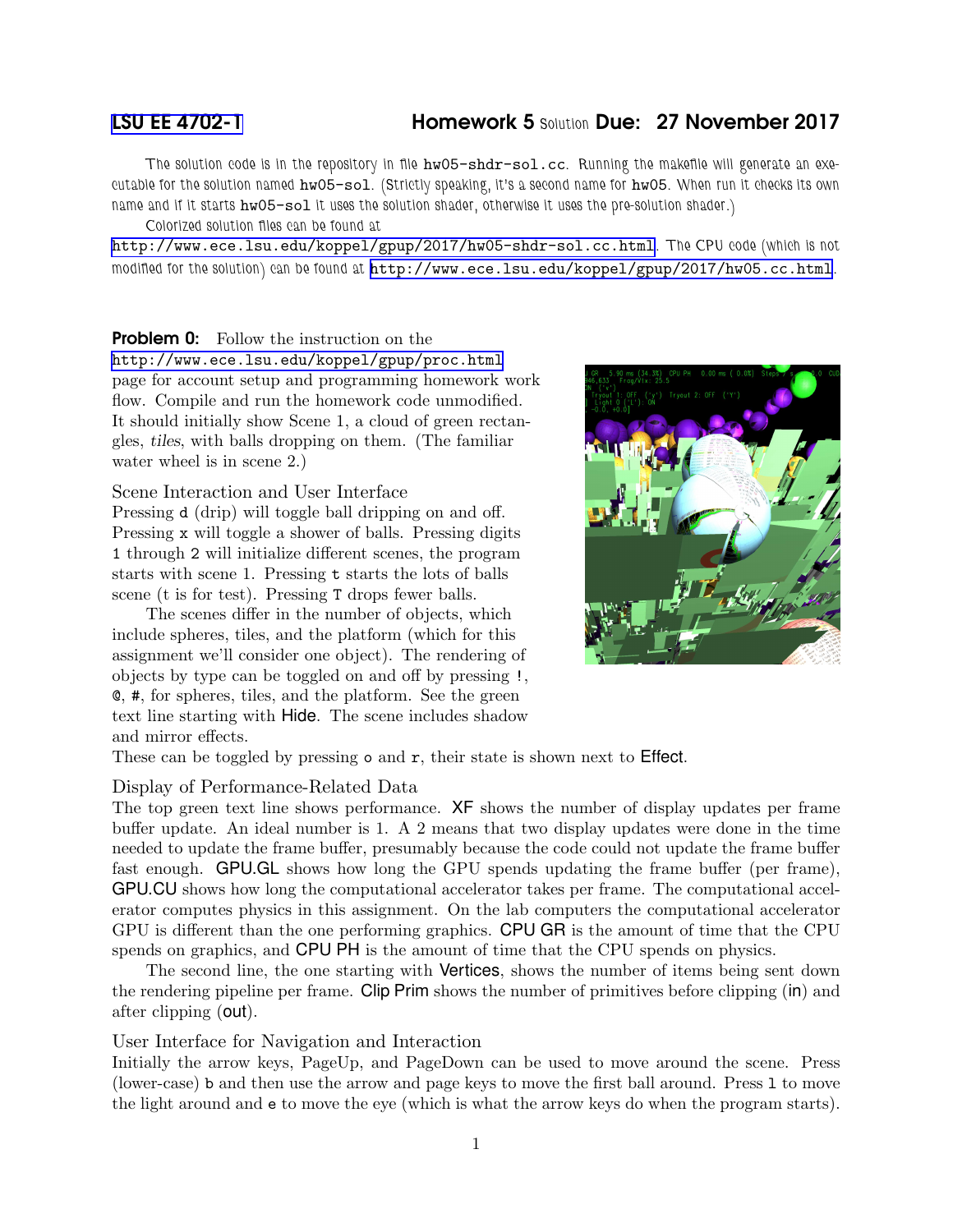Pressing Ctrl+ increases the size of the green text and Ctrl+ decreases it. The + and keys can be used to change the value of certain variables to change things like the light intensity, spring constant, and variables needed for this assignment. The variable currently affected by the + and - keys is shown in the bottom line of green text. Pressing Tab cycles through the different variables. Those who want to increase the spring constant to the point that the scene explodes may be disappointed to learn that there is a protection mechanism that increases the mass of balls when the spring constant is high enough to make the system go unstable, such balls turn red.

Look at the comments in the file hw05.cc and hw05-shdr.cc for documentation on other keys.

#### Switching Between Shaders

The program can use three different sets of shaders for the spheres, PLAIN (tiles\_0), PROBLEM 1 (tiles\_1), and PROBLEM 2 (tiles\_2). Pressing v switches between them.

### Description of Rendering

Scene 1 is filled with 8000 light green tiles arranged randomly in some volume, but all facing one point. The CPU code rendering tiles (all tiles, not just the light green ones described above) is in routine World::render\_tiles in file hw05.cc. This routine launches one of the three shaders for rendering tiles. Shader s\_hw05\_tiles\_0, which will be called tiles\_0 here, is used with a rendering pass in which the vertices are grouped as individual triangles. The shaders for this version are in file hw05-shdr.cc and have names ending in tiles\_0. The tiles\_0 work correctly in the unmodified code, and they provide one special effect: a tile changes to red when touced by a ball and remains red for two seconds. The tiles\_0 shaders are for at most experimentation, they don't need to be modified for the homework. The tiles\_1 shaders are used in a rendering pass that also groups vertices as individual triangles, but the values used for glVertex and glColor are unconventional (see the code). The tiles\_2 shaders are used in a rendering pass in which vertices are not grouped (meaning points). For tiles\_2 the vertex data is placed in buffer objects, and the buffer objects are only updated when the underlying data changes. The only vertex shader input for the tiles\_2 is gl\_VertexID. Initially the tiles\_1 and tiles\_2 shaders just call their tiles\_0 counterparts and so they won't render properly.

# Debugging Help

Boolean variables opt\_tryout1 and opt\_tryout2 can be used for debugging on the CPU. Pressing y and Y toggles their state. In the shader code use tryout.x and tryout.y for these two variables.

To see the difference between your code and the original code issue the Emacs command Ctrl  $x \vee y =$  or from the shell the command git diff.

**Problem 1:** Modify the tiles 1 shaders in hw05-shdr.cc so that they correctly render the tiles. They must operate with the data provided by World::render\_tiles case 1, unconventional though it is. Do not change what data is provided by the CPU for this rendering pass.

- Work with the data provided from the CPU, don't send additional information.
- The code must be reasonably efficient.
- Pay attention to the geometry shader layout declarations including max vertices.
- Pay attention to the w component of vertex shader inputs. *Note: This warning was not in the original assignment.*

First, consider the CPU code for setting up the rendering pass, which is case 1 in World::render\_tiles(bool simple):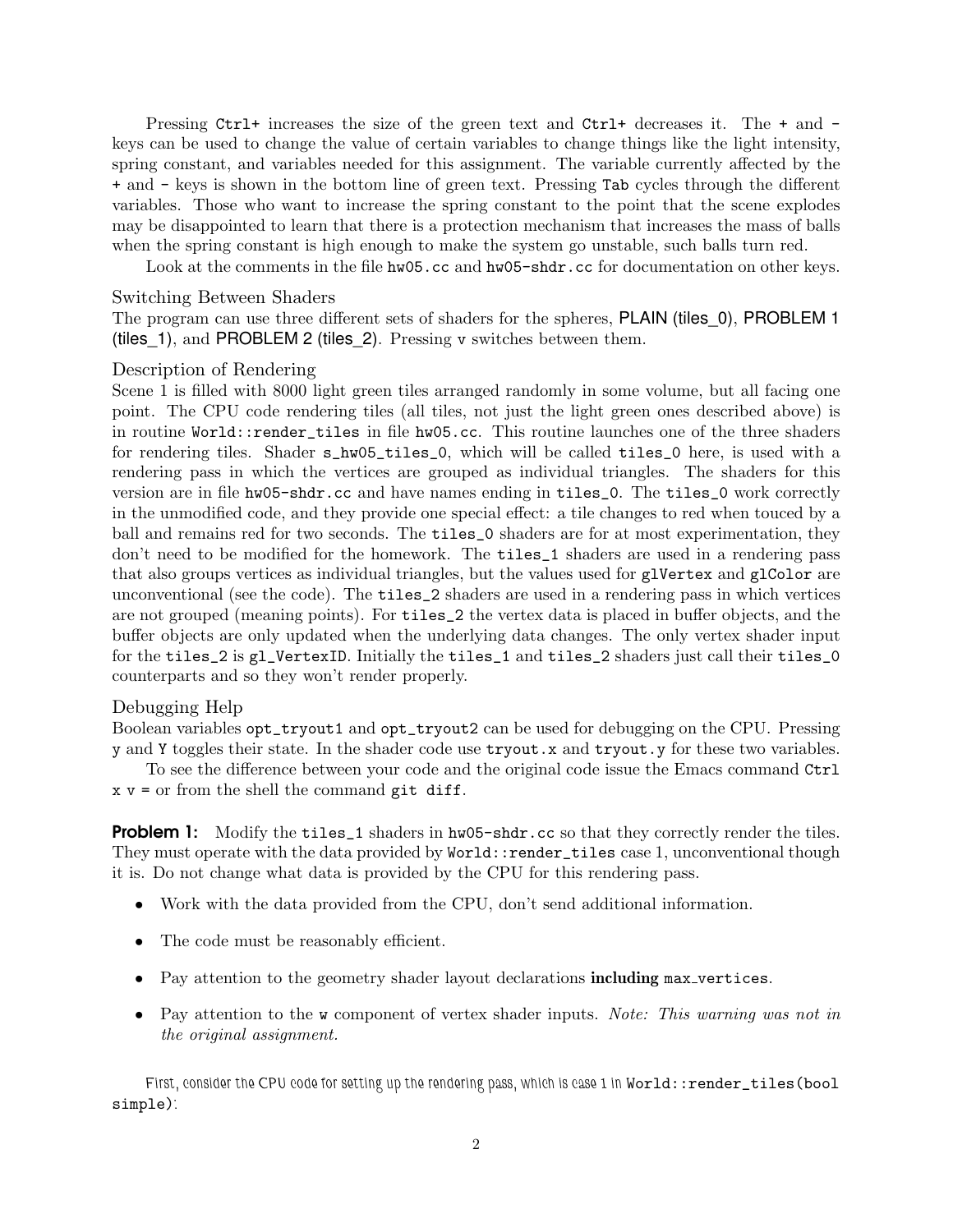```
case 1:
  {
    pShader_Use use(s_hw05_tiles_1);
    glUniform2i(1, opt_tryout1, opt_tryout2);
    glUniform1i(2, light_state_get());
    glUniform1f(3, world_time);
    glBegin(GL_TRIANGLES);
    for ( Tile* tile: tiles )
      {
        glColor3fv(tile->color);
        glVertex3fv(tile->pt_00);
        glColor4fv(tile->tact_pos);
        glVertex3fv(tile->ax);
        glVertex3fv(tile->ay);
      }
    glEnd();
 }
 break;
```
Inspection of the CPU code for case 1 reveals that:

- The primitive used in the rendering pass is individual triangles.
- Vertex 0 of each triangle is given the color in the gl\_Color vertex shader input and the coordinate of pt\_00 in the gl\_Vertex input.
- $\bullet$  Vertex 1 of each triangle is given the contact position and time in the  $\texttt{gl\_Color}$  input and the tile's  $\texttt{ax vector}$ in the gl Vertex input
- Vertex 2 of each triangle is given the tile's ay vector in the gl\_Vertex input
- Unlike the case 0 code, the tile normal is not provided.

From this we need to plan the design of the shaders.

Vertex Shader: Typically the vertex shader performs operations that can be done on individual vertices, such as transforming the vertex coordinate from object to clip space. But that won't work here because the kind of data in the shader input is different for each triangle vertex. For example, a transformation from object to clip space using the modelview matrix would work for the coordinate in vertex 0 but not for the vectors in vertices 1 and 2 of each triangle. Therefore all the vertex shader can do is pass the data to the geometry shader. The vertex shader code appears below:

```
vs_main_tiles_1() {
 // Pass through inputs unchanged.
 vertex_e = g1_Vertex; // Either pt_00, ax, or ay.color = gl_Color; // Either color or tact_pos_time.
}
```
Geometry Shader: The geometry shader needs to compute the coordinates of the tile corners (vertices) and also compute the normal.

Because the vectors ax and ay were sent using glVertex3f their w component was automatically set to 1. That's correct for coordinates but wrong for vectors, for which the w component, if present at all, should be 0. To see

| why consider adding coordinate $\mid 2 \mid$ to vector |  |  |  | $\vert$ 40 $\vert$ . The sum is $\vert$ 2 $\vert$ + $\vert$ |  |  | $\binom{1}{40}$<br>$\overline{0}$ |  |  | $=$ $\vert$ 42 $\vert$ . This works if the |
|--------------------------------------------------------|--|--|--|-------------------------------------------------------------|--|--|-----------------------------------|--|--|--------------------------------------------|
|--------------------------------------------------------|--|--|--|-------------------------------------------------------------|--|--|-----------------------------------|--|--|--------------------------------------------|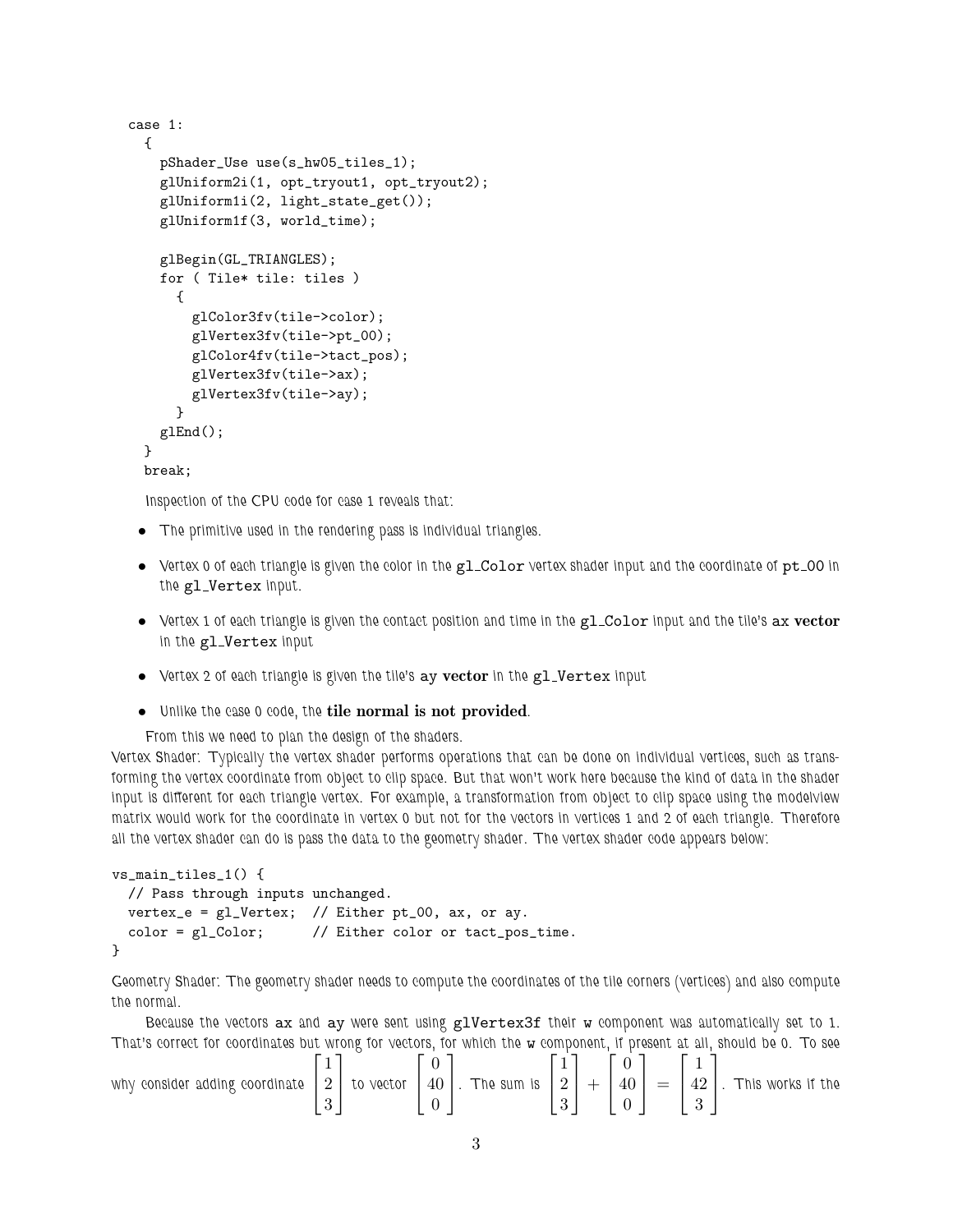coordinate is a homogenized homogeneous coordinate  $\sqrt{ }$  $\vert$ 1 2 3 1 1  $| +$  $\lceil$  $\overline{1}$ 0 40 0 1  $\vert$  =  $\lceil$  $\vert$ 1 42 3 1 1  $\vert$ . If the vector is represented by a

four-component data type, such as  $vec4$ , the fourth, w, component must be set to zero. If it were set to 1 then the sum

| would be wrong: | v<br>∩<br>$\Omega$<br>ಀ | ы | റ |  | ٠ |
|-----------------|-------------------------|---|---|--|---|
|-----------------|-------------------------|---|---|--|---|

In the geometry shader below the w components of the vectors are set to 0. Then the coordinates of the tile corners are computed and placed in an array. The tile normal is computed using the ax and ay vectors, converted to eye space and assigned to the shader output normal\_e. The color from triangle vertex 0, which is actually a color, is assigned to shader output color. Finally a loop transforms and emits the four vertex coordinates.

```
void
gs_main_tiles_1()
{
 /// SOLUTION -- Problem 1
 vec4 vtx_o[4];
  // Write tile information into appropriately named variables.
  vec4 pt_00 = In[0].vertex_e;vec4 ax_0 = vec4(In[1].vertex_e.xyz, 0);vec4 ay_o = vec4(\text{In}[2].vertex_e.xyz,0);// Compute the object-space coordinates of the tile corners.
  vtx_0[0] = pt_0;vtx_o[1] = pt_00 + ax_o;vtx_0[2] = pt_00 + ay_0;vtx_0[3] = pt_00 + ay_0 + ax_0;// The order is chosen for a triangle strip.
  // Compute the tile normal.
  vec3 normal_o = normalize(cross(ax_o.xyz,ay_o.xyz));
  normal_e = normalize(g1_NormalMatrix * normal_o);color = In[0].color;for ( int i=0; i<4; i++ ) {
     gl_Position = gl_ModelViewProjectionMatrix * vtx_o[i];
      vertex_e = g1_Mode1ViewMatrix * vtx_o[i];EmitVertex();
    }
 EndPrimitive();
}
```
**Problem 2:** Modify the code in tiles\_2 so that it renders the tiles correctly. They must operate with the data provided by World::render\_tiles case 2, which is much more straightforward than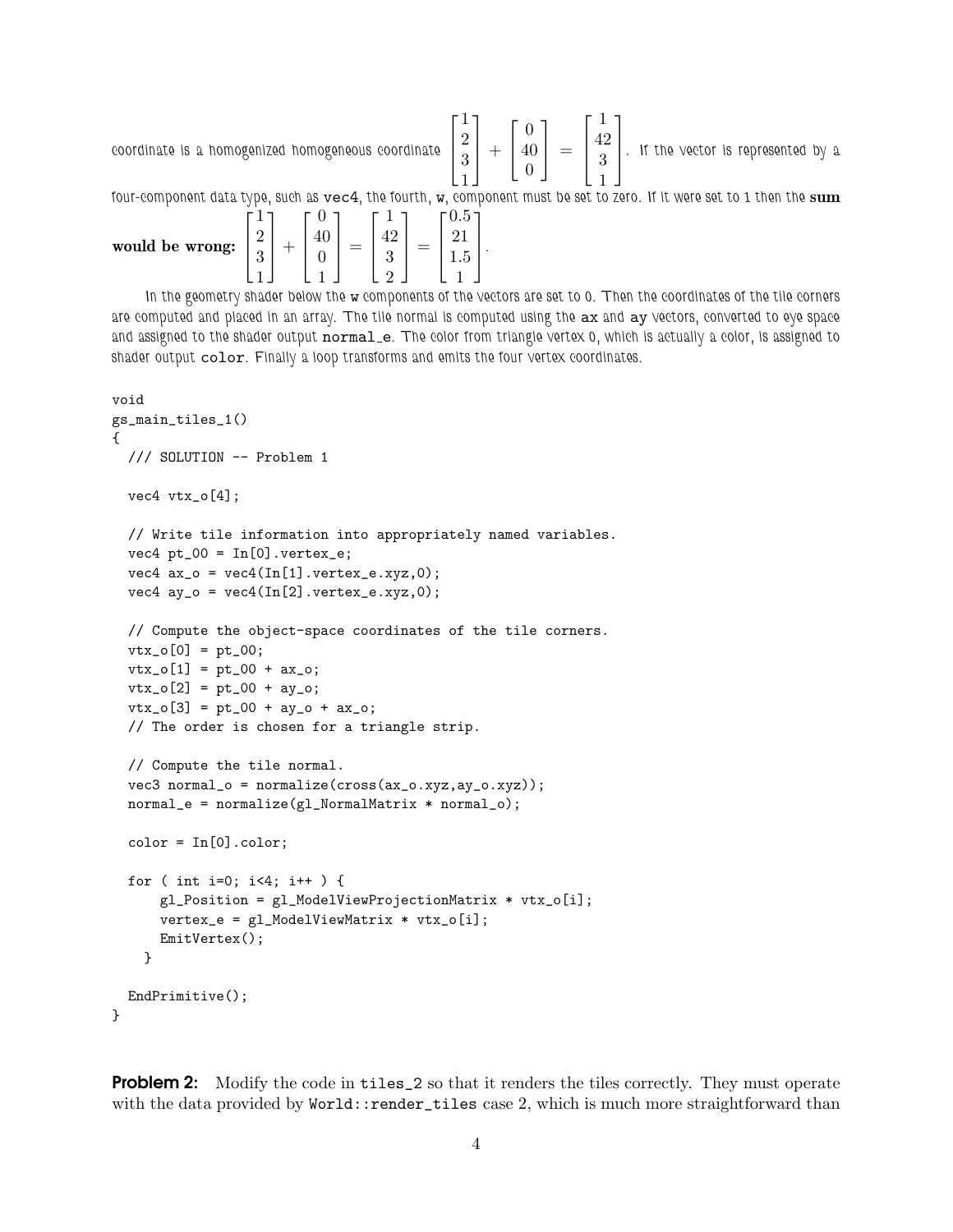case 1. Note that case 2 uses points as the primitive.

- Work with the data provided from the CPU, don't send additional information.
- The code must be reasonably efficient.
- Pay attention to the geometry shader layout declarations including max vertices.

Inspection of the CPU code for case 2 and the shader code reveals the following:

- All of the data needed to render a tile have been placed in buffer objects which have been bound to arrays in the shader code. For example, the pt\_00 coordinates are bound to array pt\_00s.
- A rendering pass is performed in which the primitives are points.
- The case 2 code does not provide any vertex shader inputs. Not even gl\_Vertex.
- The rendering pass is initiated using glDrawArrays(GL\_POINTS, 0, tiles.size());, and so the vertex shader will be invoked with gl\_VertexID ranging from 0 to tiles.size()-1.

As in the solution to Problem 1, all of the work will be done in the geometry shader. All the vertex shader will do is pass the vertex id to the geometry shader. Unlike the situation in Problem 1, we could in principle compute and transform tile coordinates in the vertex shader and then send them to the geometry shader. However, that would unnecessarily increase the amount of data sent between the vertex and geometry shaders, which would waste resources and perhaps slow down execution.

Vertex Shader: The vertex shader send the vertex id to the geometry shader using new vertex shader output vertex\_id. The interface block and vertex shader appear below.

```
in Data_to_GS {
 // Note: Unneeded variables removed.
 int vertex_id;
} In[1];
void vs_main_tiles_2() {
  vertex_id = gl_VertexID;
}
```
Geometry Shader: The geometry shader reads tile data from the arrays rather than from shader inputs. The geometry shader also includes code for the solution to Problem 3. Otherwise it is the same as the geometry shader in the Problem 1 solution.

```
void gs_main_tiles_2() {
  int vertex_id = In[0].vertex_id;
 // Retrieve information about the tile from buffer objects instead of shader inputs.
  vec4 vtx_o[4];
  vec4 pt_00 = pt_00s[vertex_id];vec4 ax_0 = vec4 (axs[vertex_id].xyz,0);vec4 ay_o = vec4(ays[vertex_id].xyz,0);
  // Compute tile object space vertex coordinates.
  vtx_0[0] = pt_00;vtx_o[1] = pt_00 + ax_o;vtx_0[2] = pt_00 + ay_0;
```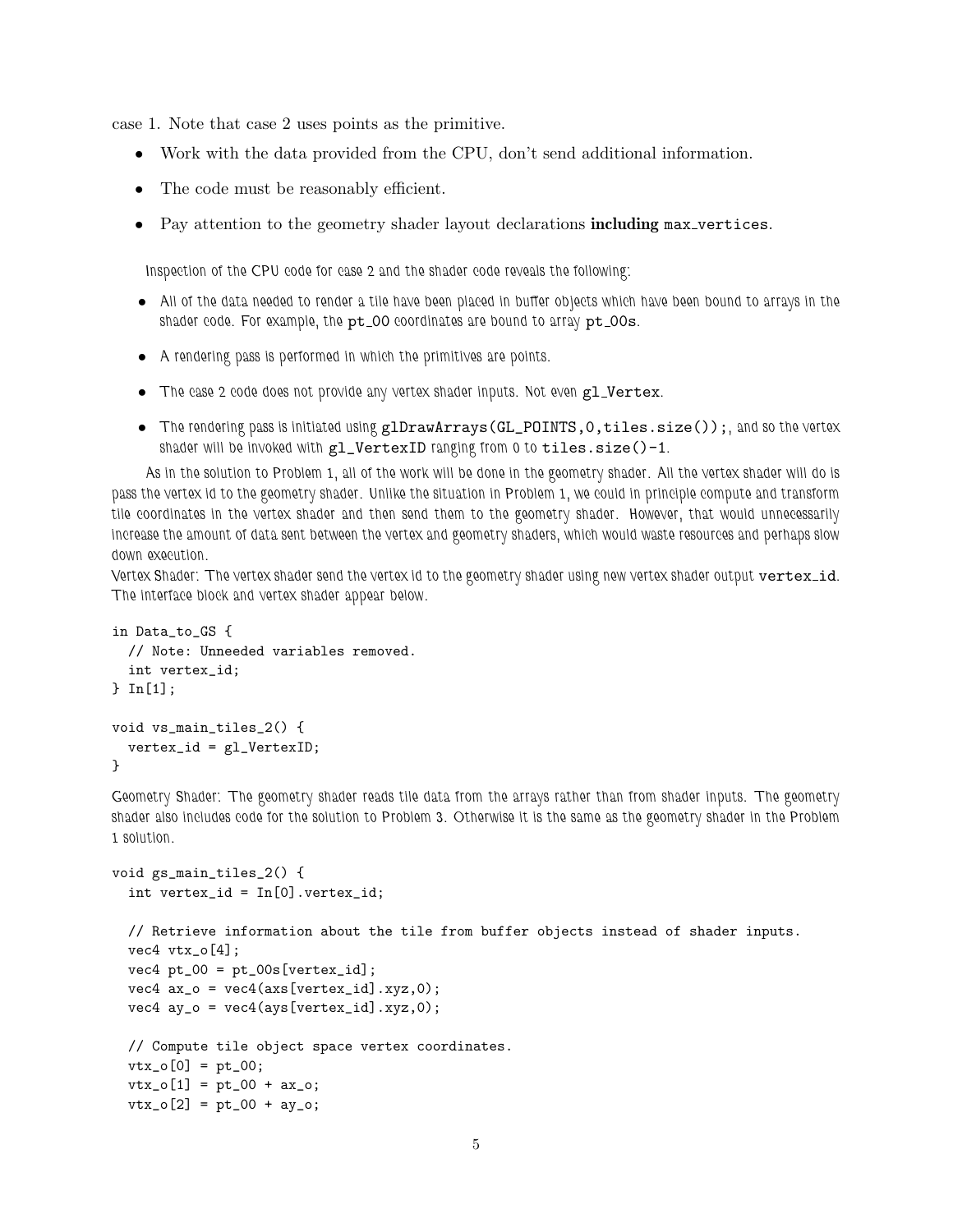```
vtx_o[3] = pt_0 + ay_o + ax_o;// Compute normal.
vec3 normal_o = normalize(cross(ax_0.xyz,ay_0.xyz));
normal_e = normalize(g1_NormalMatrix * normal_o);// Convert contact position to eye space and write it to a
// geometry shader output. Also write time. (Part of Problem 3 solution.)
//
vec4 tact_pos_time = tact_pos_times[vertex_id];
tact_pos_time_e = gl_ModelViewMatrix * vec4(tact_pos_time.xyz,1);
tact_pos_time_e.w = tact_pos_time.w;
color = colors[vertex_id];
for ( int i=0; i<4; i++ ) {
    gl_Position = gl_ModelViewProjectionMatrix * vtx_o[i];
    vertex_e = gl_ModelViewMatrix * vtx_o[i];
   EmitVertex();
  }
EndPrimitive();
```
}

**Problem 3:** Modify the code in any of the shaders so that when a tile is struck by a ball an expanding red ring is drawn centered at the point of contact. The ring should be rendered using existing primitives, don't emit new primitives for the ring. The screenshot at the top of the assignment shows one ring in the center of the image, and some larger faded regions below.

Each tile has a tact\_pos member that holds the coordinates of the point on the tile that the ball has struck, that in the x, y, and z components, and the time that the contact occurred, in the w component. All three rendering passes provide this data in one way or another, see World::render\_tiles. Also, notice that world\_time is provided to shaders.

The ring should be easily visible for a few seconds, until it expands to the point where the tile is completely inside (and so the ring is no longer visible).

- Don't omit new primitives, instead use the fragment shader operating on existing primitives for rendering the tile.
- The width of the ring should be some fixed object-space size, don't make it one pixel wide.
- Try to reduce the amount of work done by the fragment shader by doing extra work in the vertex or geometry shaders.
- Also try reducing the amount of work done by the rasterization stage.

To solve this the contact position coordinate and time will be sent to the fragment shader. The fragment shader can then compute the distance between the fragment coordinate (which will be in vertex\_e) and the contact coordinate. The problem statement did not give a particular ring expansion speed or width. The solution uses a speed of 0.5 object-space units per second and a width of 0.1 object space units. Both look reasonable. The fragment shader will also compute the radius of the ring based on the contact time, the current time (world\_time), and the speed. The width will be used to compute an outer radius. If the distance from the fragment to the contact point is between these two radii then the fragment shader will emit a red color, otherwise it will emit the input color.